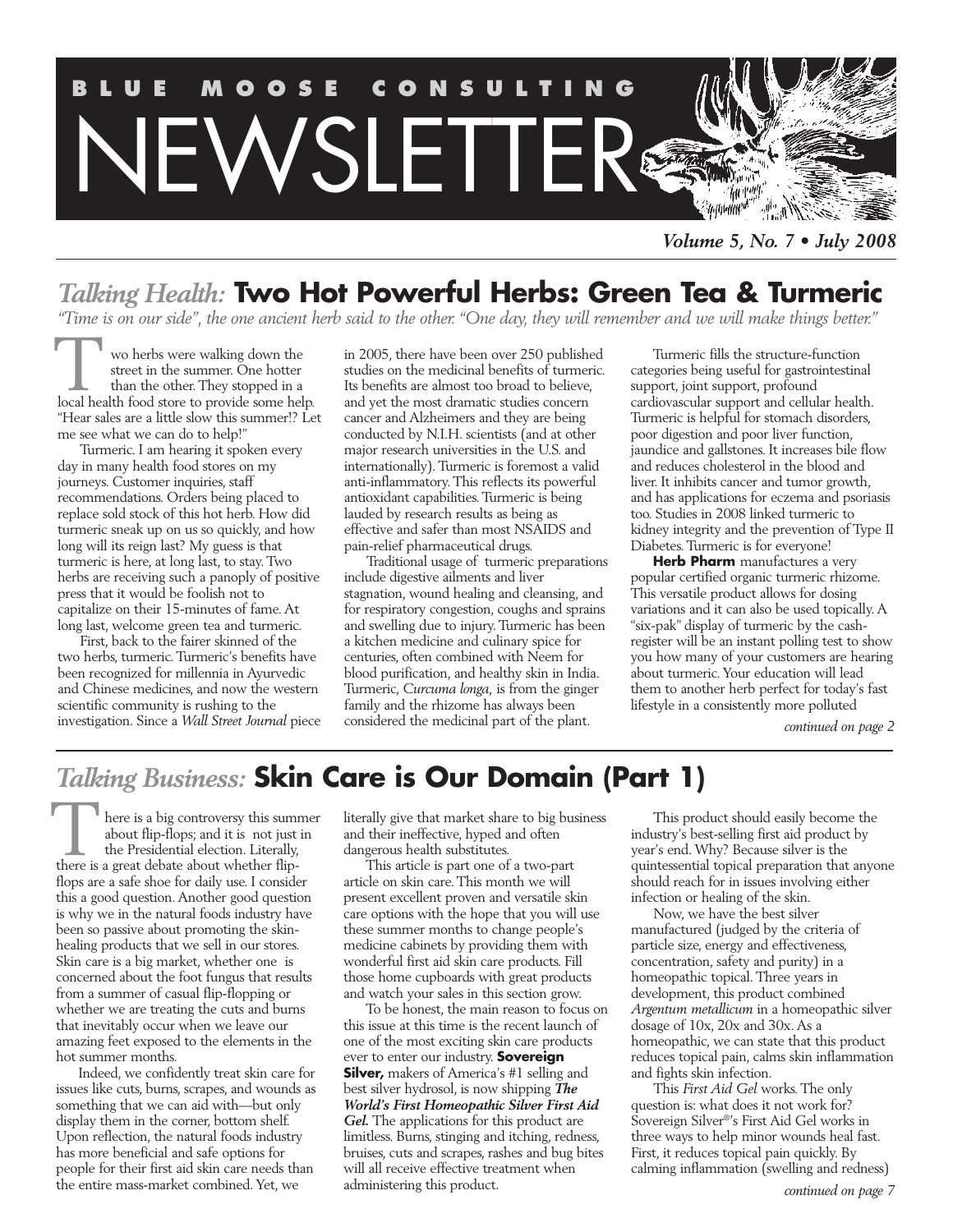#### **Two Powerful Herbs**

*continued from page 1*

world. Turmeric is always a good recommendation.

Three specific curcuminoids have been isolated from the curcumin polyphenols of turmeric and successfully studied for a wide range of problems. **Bluebonnet Nutrition** uses the only product on the market with the most respected guarantees of these important standardized curcumins. Many people quote the research on the amazing results of studies done with turmeric, but Bluebonnet uses the material from the actual studies. Look for the patented Curcuma C3 Complex® label by Sabinsa if you want to provide quality matched by research. Sabsina, with research laboratories in Princeton, NJ and manufacturing facilities for high quality turmeric in southern India, provides the base material, but Bluebonnet goes one step further. Bluebonnet, which currently boasts the lowest price in the market for the most well-made turmeric formula, adds this curcuminoid standardized complex to a base of the whole turmeric powder, providing the synergy of a whole plant complex. They also add a proprietary fruit antioxidant complex, Fruit $02x^{\circ}$ , to keep the active ingredients more effective for a longer period of time. For the price and quality, Bluebonnet has the most superior product on the market. Compare their 475 mg of standardized Sabsina raw material to 70 mg of nonspecified actives in two of the current leading brands. Adding to the quality, Bluebonnet's turmeric is kosher, and only available in health food stores!

Not to be outdone, **Himalaya USA** can say that they grow their own turmeric. This vertically-integrated herbal pharmaceutical company should be viewed as India's quality leader in both herbal farming and scientific analysis of the herb both for activity and purity. Their herbal chromatographic fingerprinting for safety, potency and consistency are the best in the industry,

matched with their seed-to-shelf manufacture. Himalaya's turmeric is one of the hottest sellers in their Pure Herbs line.

*Blue Moose Consulting* represents three of the best turmerics on the market. They should be the three turmerics that your store carries. Sabsina and Bluebonnet; Himalaya USA and Herb Pharm—herbal medicine doesn't get much more precise than this!

From anti-oxidant protection to antiinflammatory, to liver protective and cholesterol-assisting properties, turmeric is one of the most bioprotective herbs you can recommend. It is useful for prevention and therapeutic intervention. Turmeric is certainly a super-antioxidant that we need to bring to the forefront of our daily herbal sales.

If turmeric has only recently emerged in prominence from its role in a good curry, green tea has been on the mountain-top of accepted superfoods for over a decade in the American scientific community. It took hundreds of years for western medicine to acknowledge what Asian cultures have known since the dawn of time. Green tea is the most healthful beverage a person can ingest. As for the natural foods market, we have made a most tepid effort for making green tea the primary health drink that it deserves to be for the health of our people. Where coffee displays are shown with creative joy, green tea is lost in the mix of a sea of herbal alternatives.

Maybe green tea will see its rise in the nutritional supplement category, because even if people whine that they do not like the taste of green tea (such a mild benign beneficial flavor given such rudimentary rejection), everyone can benefit from the complete protection and support that this simple herbal shrubbery provides to human health.

Once again, Bluebonnet Nutrition emerges as having the best quality product on the market as a supplement, at the best price. Their new EGCG Green Tea Leaf extract Vcaps (SKUs #1378 – 60Vcaps and #1379 – 120 Vcaps) is one of the least expensive products available, yet it is

#### **Take 5 Minutes Getting deeper into the manufacture of herbs Modern techniques for quality, naturally!!**

*"Every single raw herb on the market must be sterilized to diminish the enormous amount of bacteria and other micro-organisms that naturally occur in soil. Today, the typical process of sterilization involves either irradiation or the use of ethylene oxide—both of which leave undesirable residues. The whole raw green tea leaf powder used in Bluebonnet's EGCG Green Tea Leaf Extract Vcaps is sterilized by a new, safe and effective process that utilizes water and hydrogen peroxide, which leaves it clean and safe to consume without any harmful leftover residue. This technology is based on an oxidation process in a rapid fashion that causes the elimination of microbial organisms in a very short contact time. This process maintains the normal and natural physical properties of the herb (e.g., odor, color and particle size). Most importantly, it maintains the normal and natural chemical profile of the herb including all of its chemical constituents and ratio of phytochemical compounds.*

*The whole raw green tea leaf powder used in Bluebonnet's EGCG Green Tea Leaf Extract Vcaps is sterilized by a novel method capable of completely eliminating microbial contamination with no irradiation or ethylene oxide treatments. It is an environmentally friendly process with no chemical residues and leaves the normal physical and phytochemical constituents of the herb intact."*

Bluebonnet uses this standard in many of their herbal formulas.



undisputedly the most well-put-together. Bluebonnet starts with a standardized green tea extract, combining this with a base of raw green tea herb powder. This complements the strength of the actives in a base of the whole herb powder. Pure and simple, it is the catechins that have been studied with Green Tea, and EGCG is the most powerful—and Bluebonnet has the highest amount per capsule (200 mg) on the market. Four other salient points make this product exceptional: they add the extract to the whole raw green tea powder; they potentiate the activity through a proprietary fruit antioxidant complex—Fruit02x®; they manufacture a kosher product; and they clean the raw herbs with an environmentally-friendly, noninvasive, aqueous-based sterilization technique. Indeed, no product is purer, stronger, more synergistically presented or at a better price!

For those who want the liquid experience for their green tea, **Herb Pharm** manufactures a natural whole plant liquid extract that is exquisite and perfect. The green tea is harvested from a certified Organically-grown tea Plantation Estate in Darjeeling India. Only the young tea leaf tips of the plant are used. The leaves are quickly heat-dried to stabilize their antioxidant catechins and flavonoids. The tea is cultivated at elevations of 4000 ft. at the base of the Himalayas at the world-renown Ambootia estate, which has been organic since 1992 and fair-trade certified since 1994. Herb Pharm makes an alcohol extract, and they have recently introduced an alcohol-free, glycerin-based liquid extract. Now, you can have instant access, world-class, organic green tea with one dropperful of slightly sweet glycerin green tea anywhere, at any time.

But, if we are looking for the maestro of tea manufacturing, we turn to the Makaibari Estate, also in the Darjeeling region of West Bengal India. **Hampstead Tea** brings this world-class tea to your community, as the world's only Certified-Organic, certified-fair trade, single estate, hand-picked tea. Makaibari is the world's oldest single-family owned estate, but it is the familial enterprise of the workers (woman have a tremendous say in management in this traditionally maledominated society) that endears this manufacturer to socially-conscious tea drinkers. Since 1986, *"Rudolph Steiner's dream of a grassroots-level biodynamic movement {has been} a reality"* at Makaibari.

In an era of common-place tea blendings and doubts about origin and ethical production, it is good to know that Hampstead Tea uses only Makibari teas for its green, black, and white teas. Hampstead's green teas are available in sachets (tea bags), reusable tins, and loose pouches for tin refill. Hampstead Tea, a women-owned company in London, uses every possible environmental practice in the manufacture and transportation of their product. Their tea is actually evenly priced with the plethora of

*continued on page 6*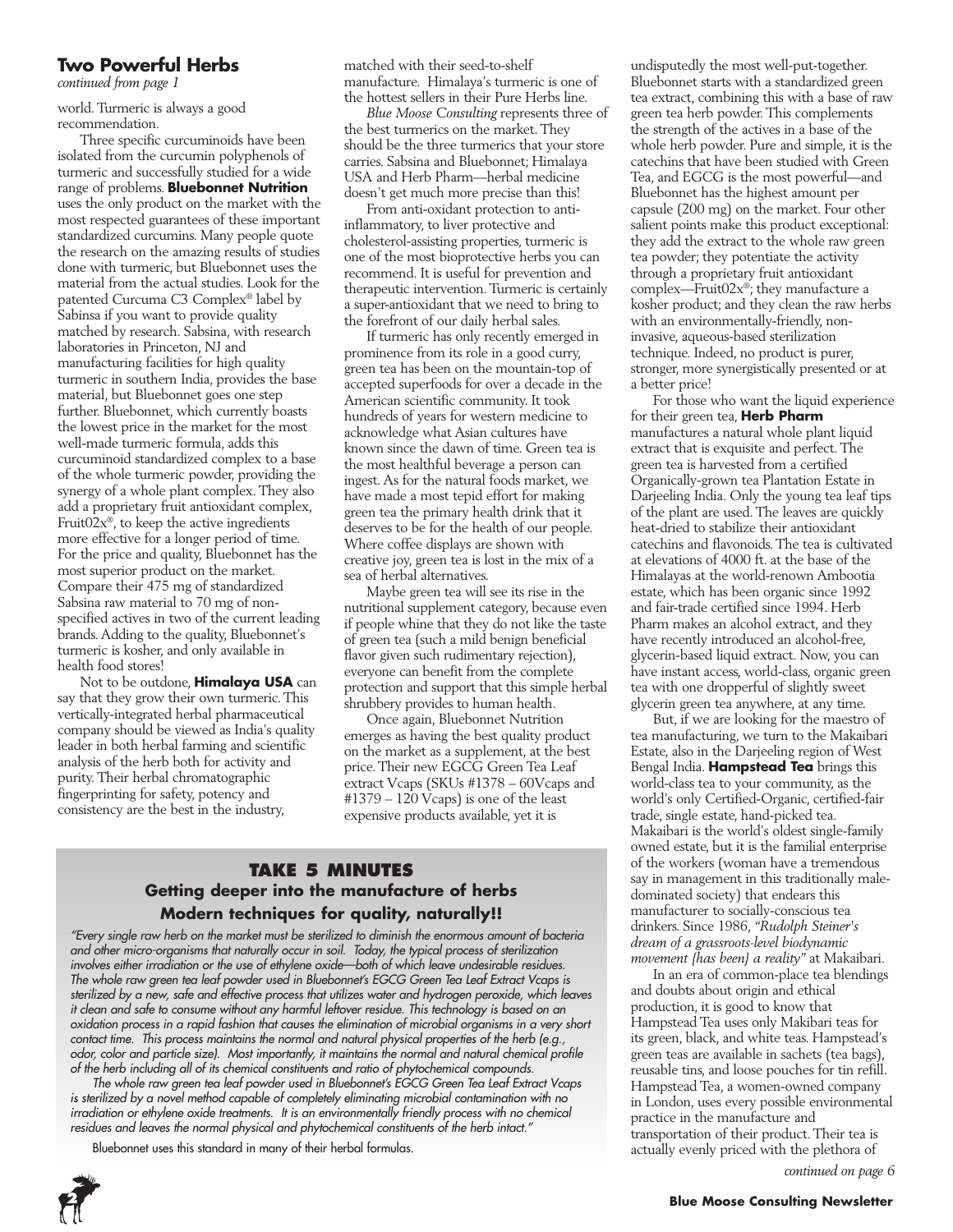

## **July Sales Promo 20% off**

*Order each product in 3s for discount each*

**Ginger** – dried rhizome

**Tumeric** – dried rhizome

#### **Tumeric/Chamomile** Compound

Supports the healthy metabolism of the

inflammatory process.\* (turmeric rhizome, chamomile flower, meadowsweet leaf & flower, licorice root, St. Johnswort flower,

arnica flower)

**NPA Natural Marketplace Expo deal:** buy-in, wholesale \$100-500 = **15% off;** 

\$499+ = **20% off**

Attendees Only

# NORDIC®<br>NATURALS

Pure and Great Tasting Omega Oils

Glad to see...this new product: Ultimate DHA Eye<br>60 count, 2 soft gels per serving, Item # RUS-01840, UPC: 7 68990 01840 4<br>Wholesale \$29.97, Retail: \$49.95

**Omega-3s** Vitamin E (d-alpha)30 I.U. EPA (Eicosapentaenoic Acid) 158 mg Lutein 20 mg DHA (Docosahexaenoic Acid) 788 mg Zeaxanthin 4 mg Other Omega-3s 69 mg (unflavored, 1000mg) Total Omega-3s 1015 mg

*Supplement Facts:*

Ultimate DHA Eye is formulated with key ocular nutrients that have been shown to protect the eyes and support healthy vision.\* *Ultimate DHA Eye* consists of purified fish oil high in **DHA** combined with the fat-soluble carotenoids, **lutein** and **zeaxanthin**. The fish oil in Ultimate DHA Eye provides an ideal lipid delivery system for the lutein and zeaxanthin, and regular supplementation with *Ultimate DHA Eye* is a convenient way to achieve the combined benefits of these nutrients. *Ultimate DHA Eye* supports healthy vision and moisture levels with added antioxidants to aid in protecting the eyes from age-related oxidative damage.\*

All Nordic Naturals fish oils surpass all pharmaceutical standards for freshness and purity. Every batch is third-party tested, showing no detected levels of heavy metals, dioxins, or PCBs.

**Quality Counts:** As with all Nordic Naturals products, Ultimate DHA Eye is in the natural triglyceride form for optimal absorption. Our patented "nitrogen processing" ensures that Ultimate DHA Eye is absolutely pure and fresh. Fresh fish oils are better for the body, and do not create negative side effects such as repeat or burp-back.

**Why Ultimate DHA Eye?**

\* Supports the development and maintenance of eye tissue\* \* Protects ocular cells from oxidative stress\* \* Supports healthy vision and tissue moisture\* \* Slows the progression of age-related eye disorders\* *\* These statements have not been evaluated by the Food and Drug Administration. This product is not intended to* 

*diagnose, treat, cure, or prevent any disease.* **NPA Natural Marketplace Expo deal:** ask BMC rep. Show deals for attendees. Must use trade show order form

Not represented by BMC in NJ, SC and parts of PA Not represented by BMC in NC, SC, WV

## Bluebonnet



#### **New Products**

**Standardized Panax Ginseng Root extract**  40 mg Ginsenosides, 500 mg extract, #1389 – 60 Vcaps and #1391 – 120 Vcaps

**Standardized American Ginseng Root extract** 25 mg Ginsenosides, #1310 – 60 Vcaps and #1311 – 120 Vcaps These products provide the highest ginsenoside contents on the market standardized to contain all of the primary active ginsenosides that exist naturally in the root. These pure, kosher ginseng root extract are free of quintozenes and follows the strict USP guidelines set for heavy metals and pesticides. Both are vegetarian and the American Ginseng is Kosher.

**Standardized Pomegranate Whole Fruit extract**

480 mg Polyphenols & 240 mg Punicalagins, #983 – 60 Vcaps One of the only pomegranate extracts derived from the aerials with seeds, pulp and skin to be standardized for two of the most researched and effective active constituents in pomegranate—polyphenols and punicalagins

#### **Standardized Astragalus Root extract**

280 mg Polysaccharides, #1310 – 60 Vcaps and #1311 – 120 Vcaps One of the only astragalus root extracts on the market standardized for the most researched and effective immune-supporting active constituent in astragalus—polysaccharides (280 mg/serving). The standardized extract is combined with the whole raw astragalus root powder providing all the constituents that exist naturally in astragalus root.

**NPA Natural Marketplace Expo deal:** One order, **18% off**, from July 14-25. Announced as the "trade show order" when order is placed.

Not represented by BMC in NJ Not represented by BMC in NJ, SC

# NEWION

Always safe, always effective.

#### *July Monthly Promotion* **20% Discount 6+ per SKU**

**OTC Remedies** N008 Constipation N047 Hair and Scalp N043 Hives N045 Motion Sickness N220 Joint Pain Relief, Spray

**Newton for Pets** P023 Doggy Breath, Pet

**Nothing but Natural for Kids** F059 Hypercalm, Kid

*Product name changes:*

Nervousness is changing to *Nervousness & Fear* Skin Relief is changing to *Skin Irritation* Name change as product sells through New order forms and reference guides will show name change.

*New product:* 

**Newton for Pets Bladder – Kidney** *– available now.* **20% off through the 3rd quarter**

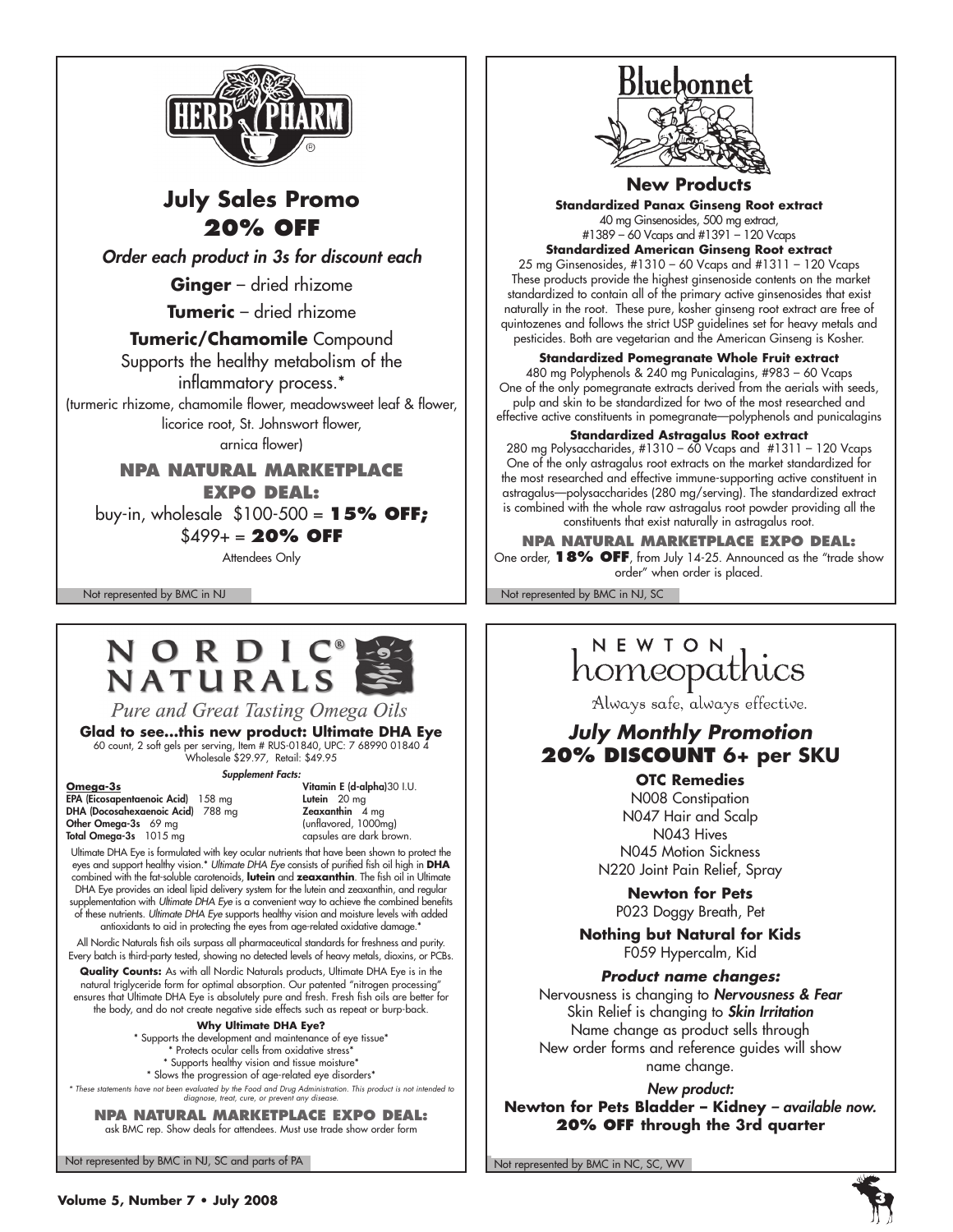

Marine Phytoplankton is the original food source sustaining life in the ocean for millions of years. Our oceans are filled with these microscopic, single-celled plants that use energy from the sun and nutrients from the waters around it to make their own carbohydrates through the chemical reactions of photosynthesis.

Before wheatgrass, before spirulina, before chlorella, there was phytoplankton. UMAC-Core offers this pristine whole food made by a patented process that produces an algae paste from the phytoplankton harvested from the pristine waters off Canada's west coast.

Pure water, natural marine phytoplankton environmentally harvested, patented technology, and a process that returns more to the environment than it takes.

UMAC-Core is the only known product taking marine phytoplankton communities containing a complete suite of marine trace elements and harvesting them safely for human consumption.

UMAC-Core is the newest green superfood, and one that provides a gamut of nutrition found no where else. A must for every green food shelf.

**NPA Natural Marketplace Expo deal: 25% off case of 12 liquid or capsules** Direct Only. Mention Show Deal July 17 – 31st



Ancient Sun Nutrition, Inc. *InnovativeWhole Food Nutrition Solutions*

#### **Blue Manna is back** *Be smart, buy early this first batch will run out quickly*

Blue Manna is a proprietary blend of an extract and concentration of "Blue fraction" of what makes blue-green algae unique. This "blue manna" has specific amounts of two specific nutrients, PEA and Phycocyanin: nutrients considered beneficial for neurological and anti-inflammatory support.

Blue Manna is now available in Vcaps and powder, and Blue Manna is only available from Ancient Sun.

**Ancient Sun** *Crystal Manna, Blue Manna, Wild Bars and more*



#### *Now Here!!* **Sovereign Silver Homeopathic First Aid Gel**

No other natural first aid gel has such a broad spectrum of applications. For fast healing of minor cuts, scrapes, burns, bites, bruises, skin infections. You only need one product! Sovereign Silver® first Aid gel works in three ways to help minor wounds heal fast:

**(1) reduces topical pain; (2) calms skin inflammation; (3) fights skin infection and promotes healing** 1 oz. wholesale \$7.79 retail \$14.69

UPC Code: 6-84088-50001-2 2 oz. wholesale \$12.03 retail \$22.69 UPC Code: 6-84088-50002-9

The active ingredients are metallic silver, argentums metallicum:

10X HPUS, 20X HPUS and 30X HPUS. Kid-friendly, safe, clean & pure, non-greasy, transparent & odorless After 3 years of dedicated Research & Development,

Sovereign Silver brings you a product that further expands the application of silver. Patent pending: a product from the makers of the #1-Selling Silver Hydrosol in America. Available now!

#### *July Opening Order discount*  **Bring in 12 units of the gel (can combine both sizes) and receive 25% off the 12-bottle price.**

**NPA Natural Marketplace Expo deal:**

**10% discount on top of all quantity discounts. For attendees only**

Not represented by BMC in NC, SC, NJ, eastern PA





#### **Honor Your Gut Instinct**

*Improve your internal environment with a system that is much more than a mere probiotic!*

#### Dr. Ohhira's Probiotics 12+ is what everyone is talking about!!

This is a powerful probiotic system that combines ancient fermentation skills and modern science to create an active formula that changes the GI environment to benefit all healthful strains and to discourage the bad. No other probiotics creates the conditions for your own innate bacterial profile to strengthen, as the fermented original culture medium of nutritious foods (mushrooms, fruits, vegetables and seaweeds) provide an effective pre-biotic, maximizing the effects of the 12 strains of selected bacteria that evolve in potency over the three-year fermentation process. Unique, superior, essential.

Thank you Dr. Ohhira. Also available in soap and cream.

*Vegan, shelf stable naturally,non-GMO*

**NPA Natural Marketplace Expo deal: 10% plus free shipping** *Buy in dates: July 17- 23 only. Mention* 

*show deal when placing order*



*Finest Quality Hair, Body and Skincare Accessories*

#### **Limited Space, but wanting to sell quality brushes?**

*Ask your BMC rep to show you the Salon/Spa Retail Displays*

#### **Brush Styles for Every Need**

Wood Comb Collection Wild Boar/Nylon Collection 100% Wild Boar Collection Professional Styler collection Professional Thermal Styler Professional Styler - 100% Natural Bristle

**NPA Natural Marketplace Expo deal:**

**25% and free shipping** Orders places at show only

Not represented by BMC in NC, NJ, PA



biodiversity found in the Amazon. Because few options other than deforestation have seemed to offer potential income, we Brazilian people. It's crucial to create new economic usage for the Amazon where one single plant could be more valuable than 1,000 square meters of forest destroyed to create soy crops and

their living through the Amazon's natural resources. Knowledge combined with action will help preserve Brazil's most important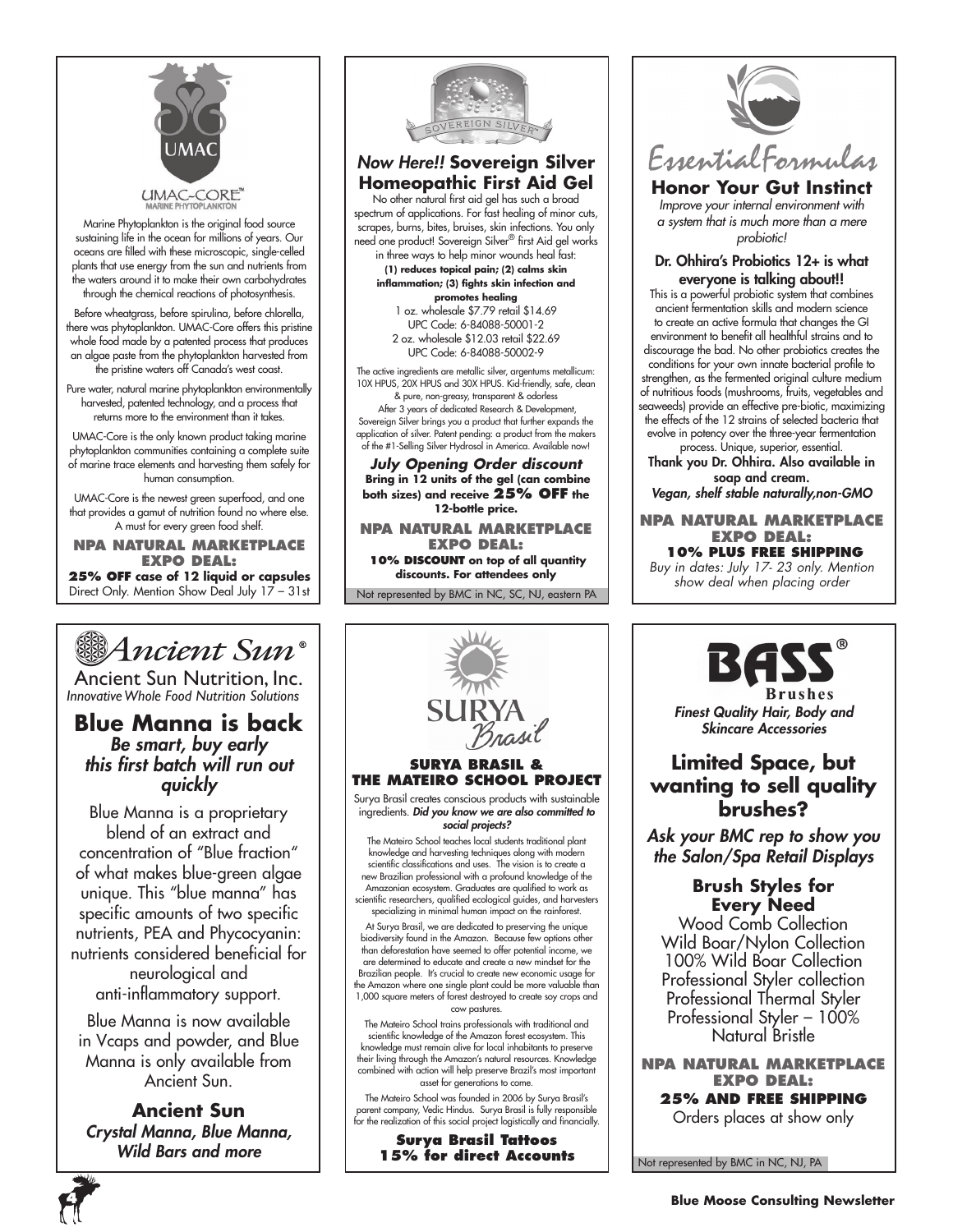

#### **July Pure Herbs Line drive**

Buy any combination from the 29 Himalaya Pure Herbs and receive an **additional 5% discount**

| <b>Standard Promo</b>               | $+5%$ Line<br><b>Drive</b> | Your<br>Margin |
|-------------------------------------|----------------------------|----------------|
| Buy 15> receive 3% off Pure Herbs   | $8\%$ off                  | 56%            |
| Buy 25> receive 5% off Pure Herbs   | 10% off                    | 57%            |
| Buy 50> receive 10% off Pure Herbs  | 15% off                    | 59%            |
| Buy 100> receive 17% off Pure Herbs | 22% off                    | 62%            |
| Buy 250> receive 20% off Pure Herbs | 25% off                    | 64%            |

Buy-in dates: July 1-31 for Pure Herb line drive Discount does not apply to the Herbal Healthcare formulas line

*\*\*Discounts are product specific, no substitutes allowed and are not applicable to Soliga Forest Honey, Chyavanprash Jam or Koflet Lozenges.* 

Himalaya Herbal Healthcare has discontinued **ImmunoCare Jr.** Stores who normally stock this product will find ImmunoCare Liquid to be an excellent, comparable replacement product for children.

**HIMALAYA USA**

- 80,000 sq ft. R&D facility with 102 physicians/scientists
	- Family owned since 1930
- Patents: 2 granted, 24 pending.
- 1,112 published clinical trials on

Not represented by BMC in PA, NJ Himalaya products

LIFE SOURCF

B A S I C S What do the Canadian military consider the best product for their troops to give them the broadest range of protection against the widest range of outside potential immune

#### assaults?

After analyzing 300 different agents, their "proof of concept" studies concluded that Life Source Basics WPG-3,6 beta glucans to be the best protectant available.

For beta glucans that work, choose a company that isolates, purifies and counts the active beta glucans: trust in the patented manufacturing of Life Source Basics.

75 mg, 125 mg, 250 mg and 500 mg capsules

*Available this month. New & improved!!* **Beta glucan Skin Renewal Cream and Children's Chewable,** 

#### **reformulated**

Expected to ship week of July 21st **NPA Natural Marketplace Expo deal:**

> **15% discount—orders between \$125-\$500. Over \$500, 20% off**



**Health Education & Health Products & Aloe Vera** 

*Got Allergies - Get Aloe Life!* Aloe Vera works on several levels to guard against allergy flare-ups for children and adults!

• Builds stronger collagen which besides supporting beauty also builds stronger cell walls to keep the

allergens from entering into the bloodstream. Detoxification of the colon—helps reduce potential autoimmune-like responses associated with various allergy stimuli.

• Digestive support encourages the body to work more efficiently, reducing inflammation caused by undigested foods including glutens and dairy

#### *New product:* **Bug Beware**

*Repellant Spray Concentrate, 2 oz.*  proprietary herbal blend of whole leaf aloe vera juice, *Nepeta cataria* and *Rosmarinus officinalis.* Concentrated active and nontoxic ingredients discourage mosquitos and other pests from biting children, adults and pets too! Field-tested in mosquito-infested Alaskan terrain.

#### **Initial order discount:**

Counter-display 6 ea. = **10%**; 12 ea. = **20%** When ordering in 12 (20% off) or 6 bottles (10%) a display will be sent!

**NPA Natural Marketplace Expo deal:** for attendees only: **10% DISCOUNT** 

**24+ items; 20% off 72+ items.** 

Buy in dates July 18-25. Must mention deal when ordering

#### ٦ **MushroomScience**®

*Since 1994, the only North American mushroom company offering mushroom supplements that are:*

- **Certified Organic**
- **Potency guaranteed**
- **Research validated**

#### **Wood vs. Rice**

Hot water extracts (dehydrated) are 50-80 times more potent than tinctures (cold water extracts) or mycelium biomass.

Only Mushroom Science lists guaranteed levels of research-validated compounds in every label.

 $^*$ Reishi Gano 161 $^{\circ}$   $^*$ MaitakeGold 404 $^{\circ}$ Lion's Mane \*Coriolus Super Strength<sup>®</sup> Chaga \*Coriolus PSP Cordyceps Cs-4 Agaricus blazei

5 Mushroom Formula *NEW* Miracle Zzzz®

**NPA Natural Marketplace Expo deal:** *Line Drive*

**Buy 6 ea of any SKU and get 20% off Buy 12 each of any SKU and get** 

**25% off**

Buy-in dates: July 14-25 must mention SHOW deal when placing order \*certified organic

## **HAMPSTEAD TEA** LONDON

#### *Hampstead Teas: Organic, Fair-trade & Biodynamic.*

#### *Other key Points include*

- Makaibari Single Estate—recognized by *Time Magazine* Asia Best of 2008
- 2008 World Tea Championship Finalist for our Earl Grey loose & Lemon Valerian sachets

• 2008 World Tea Championship Honorable mention for our Oolong

- Distinctive packaging—eye-catching packaging is distinctive and has won several awards (including the prestigious D&AD award)
- Reasonably Priced—Sachet SRP \$5.99 Pouches SRP \$8.99 Tin SRP \$8.99

• Hampstead Teas have won numerous prestigious awards for taste including from Prince Charles and Alice Waters (Chez Panisse, Berkley, CA).

• Women-owned & operated

• Unbleached, staple-free sachets and no outer cellophane wrapping. Totally biodegradable packaging

## **PERFECT® ORGANICS**

**NPA Las vegas promotion:**

**Men's Shirts Sale**

*green is the new black carbon neutral stop greenwashing now*

*kharma*

Sizes: M & L

### **discount: 15% off**

*Buy-in dates: July 14-25 must mention show deal when ordering*



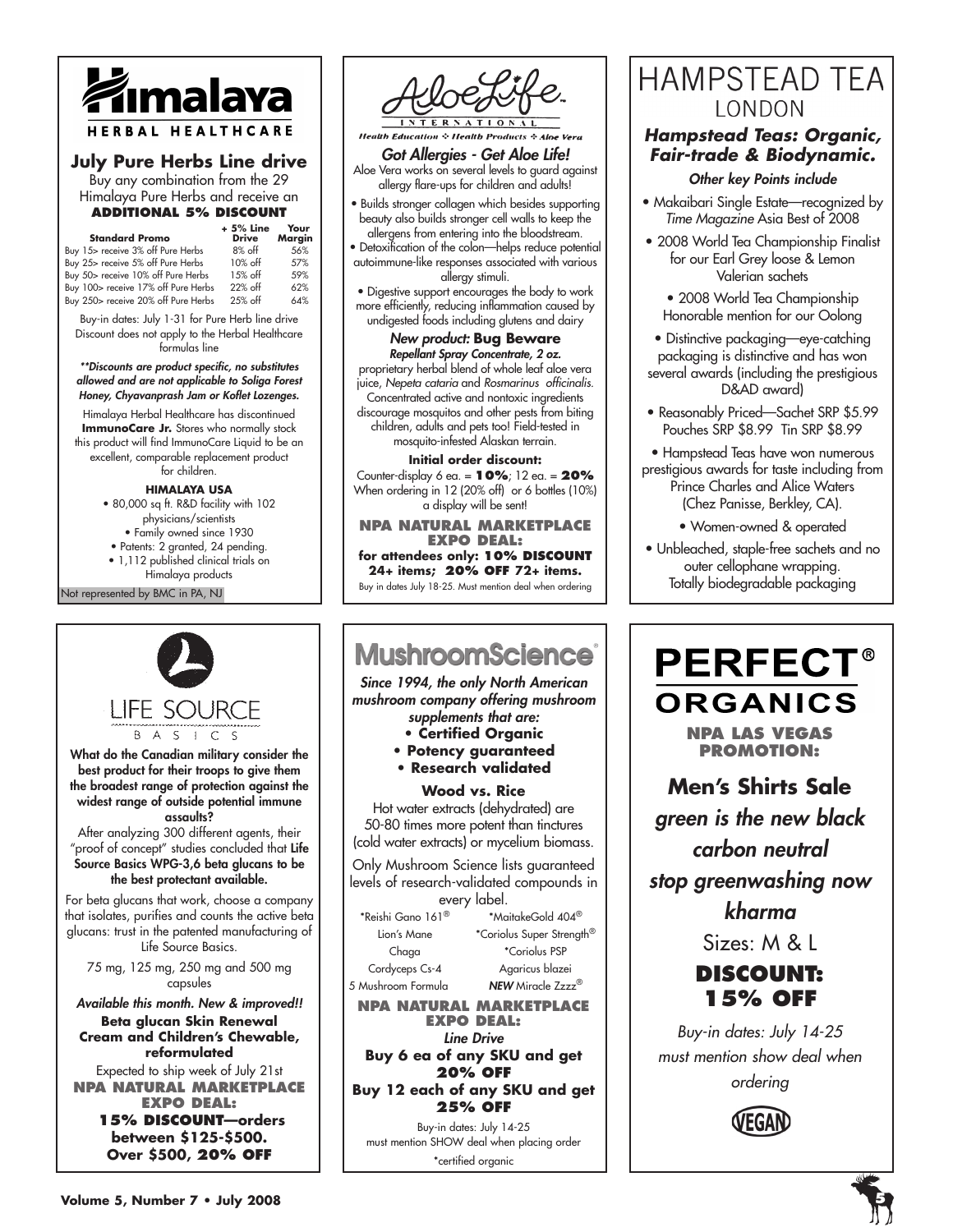#### **Two Powerful Herbs**

*continued from page 2*

lower-pedigree teas flooding the market place. All these stories should make Hampstead Tea the #1-selling tea in your store. With comparable pricing, the only thing stopping Hampstead Tea from being a crowd-pleaser in your store is your ingenuity!

Their green tea is not only therapeutic, it is to be experienced. If you have not appreciated the ritual of slowing down and drinking tea, then you are missing one of the world's great pleasures. Green tea socials mean human contact and relaxed conversation. Green tea with friends is sharing a health-giving elixir. Green tea should be an industry mantra: green tea every day. (Oh, to be able to get real green tea iced tea on the road in the summer!!) What are we waiting for?

Green tea is a primal health food. Legend takes green tea back to the mythical Emperor of China, Sheng Nung, in 2737 B.C. In 1191, Zen priest, Kissa Yojoki, had already identified the general health benefits of green tea, noting its central effect on the heart. Tea is the second most consumed beverage in the world after water, and green tea is fast becoming the elite tea of choice. Why?

Green tea has been studied so much that even governments promote its daily ingestion. The active compounds that seem to determine green teas benefit are polyphenols



#### *Makaibari is a way of life, not just a tea garden.*

"The people should rule the land. Rajah Banerjee has consistently maintained that the people should live with their heads held high. But what is the politics behind this? How does one get the concept off the ground and running in real life? Democracy is a fine word, but difficult to work out. However, the Joint Body is Makaibari's own NGO. It sits every Wednesday morning and, what is crucially important, women take a lead in the affairs of the Joint Body. They decide on all important developmental issues".

that are classified as catechins. Green tea has six identified and studied catechins but it is EGCG (epigallocatechin gallate) that is the most studied and the most active.

Foremost, green tea is a premier antioxidant. When harvesting the shrub, *camellia sinensis,* the leaves are quickly steamed after harvest to stop the oxidation process—and this is what distinguishes green tea from black tea, which is allowed to oxidize. The polyphenols EGCG seems to elicit the highest antioxidant properties and EGCG has been shown to be stronger than C, E, and glutathione. Most of the studies on green tea employ a green tea leaf extract



standardized to 45% ECGC in the amount of 300 to 400 mg per day.

Studies conclude that drinking four cups of green tea a day can reduce the risk of developing stomach and lung cancer. *JAMA* reports that drinking green tea daily can reduce every aspect of heart disease mortality.

What makes this the best season to be promoting green tea, though, is its effective thermogenic effect. Green tea increases internal body temperature and (it seems in combination with the natural caffeine found in green tea), assists in the breakdown of fats in the body safely and naturally. Yes, it is anticancer, pro-heart and excellent for weightloss.

Want an enticing green tea display this summer? Endcap Hampstead Teas as a way to introduce your community to the best tea on earth, and border this display with Bluebonnet's potent standardized alternative and the two world-class Herb Pharm liquid extracts. Green Tea has summertime applications for the weight-conscious. It is time to join the rest of the world in appreciating the healthy herb, green tea.

As for the turmeric: that is why there are many shelves for your endcaps! Turmeric is the perfect cash register display: an Herb Pharm six pak up front to highlight the herbal choices you offer.

Turmeric and green tea: hot, healthful herbs for these summer months and beyond!

**www.makaibari.com www.sabinsa.com/sstory.htm** ❂



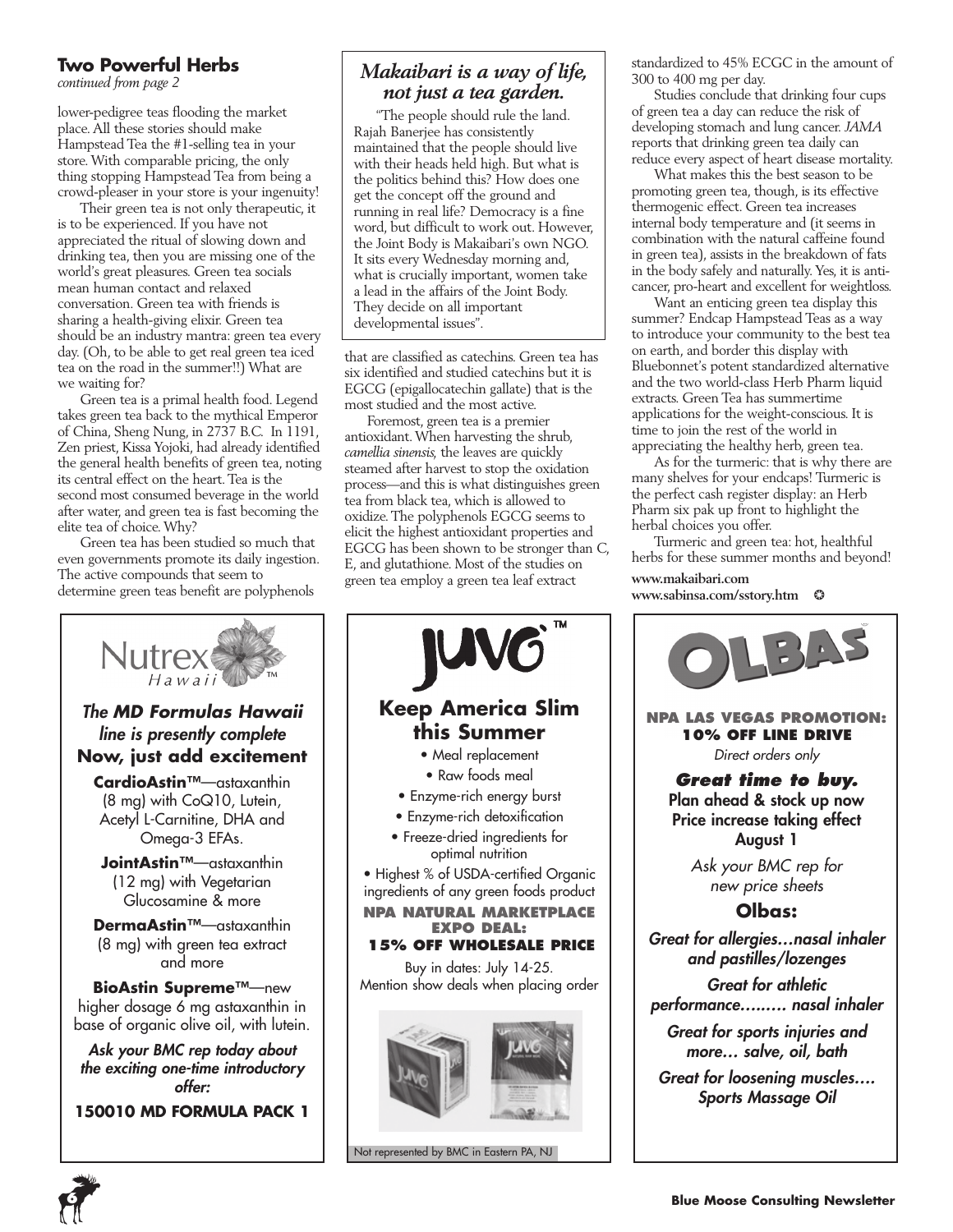#### **Skin Care is Our Domain**

*continued from page 1*

commonly associated with minor wounds, this First Aid Gel reduces the secondary effects often associated with healing crises. Naturally, it does what we all know silver does when skin infections develop. This product is: kid-friendly, safe, clean. pure, nongreasy and odorless. Sounds to me like it needs a grand entrance into your store

Do I see an endcap with those proverbial flip-flops sitting scarred and tattered next to an endcap of Sovereign Silver (gel, spray and dropper) this summer?

While this certainly seems to be the greatest product in its class (progress), we do have other outstanding products that need attention, education and promotion. The manufacture and quality of other products we make dwarfs the gold bonded labels of other pedestrian mass-market products. The sad joke is that lesser quality products can claim to be "medicated" and that mainstream America reaches for cortisone creams like they were putting sunscreen on their inflammation pathways!

St. Johnswort to the rescue. St. Johnswort is one of the highest flavonoid, antiinflammatory herbs we have found: it is excellent as a healing agent on every level. My favorite herbal salve is *Herbal Ed's Salve*  from **Herb Pharm**. This was one of the first formulas Ed Smith ever made, and the picture of Ed & Sara in their kitchen, making this wondrous ointment is the quintessential snapshot of the modern roots of medical herbalism. Packed with the pantheon of skin-



supportive herbs, this salve includes (Herb Pharm quality) comfrey root, calendula flower, chickweed herb, plantain leaf, mullein leaf and St. John's wort flowering tops. That is herbal gold for any skin complaint. This formula is a life-saver for any skin condition (acute or chronic).

Versatile: its actions are antiseptic, anti-inflammatory, soothing and analgesic, antipruritic (relieves or prevents itching), and it stimulates the regeneration of aged and damaged tissues and their blood vessels. So, use the new Herb Pharm *Herbal Salve* display to stand these tins up proudly as a most important tool in the healing arsenal of skin care for your neighbor's homes.

Herb Pharm has a perfect

complement of skin care oils that fit well together on their new 4-SKU wood crossmerchandising displays. Provide a wealth of options with quality Calendula Oil, St. John's Wort oil, tea tree oil and Trauma Oil Compound (another spectacular blend of the oils of Calendula and Arnica flowers and St. John's Wort flowering and budding tops) for any situation that the name implies.

As anyone who knows me knows, I am the world's biggest fan of **Aloe Life's** *Skin Healing Gel.* This product stands alone in the natural foods marketplace in delivering the full-spectrum of skin healing benefits only found in a certified-organic whole leaf aloe leaf "juice." This is the key. I have this product with me wherever I go.

And this product is a true best-seller by any store's standards. Trust me: stock 12 of both the 4 oz and the 8 oz sizes this summer, and you will see your best sales ever for aloe

#### **"We Are health food people" Jennifer Conn, BMC representative, North and South Carolina**



#### **"The Path of Healing"**

 The path of physical healing in life has led me through many different ways of thinking and many types of healing modalities, from the traditional to the alternative and downright unusual. I have come through personal health challenges with valuable information I share in order to help others.

I started as an unhealthy child and am now a thriving, healthy adult. In college, I became very ill. At first, I went the traditional medical route. Their tests determined there was not a lot they could help with, even though I couldn't drive, walk or get out of bed, and slept 18 hours a day. Then I went to a chiropractor/homeopath that proceeded to address the imbalances with diet, nutrients, herbs and homeopathics. In

the end, it appears there is no substitute for whole, nutrient-dense foods and supplements. This protocol revealed a new level of health. Then, the next piece involved healing spiritual and energetic systems of the body. Ancient systems of medicine like Chinese acupuncture and Indian Ayurveda are based on such principles, including, but not exclusive to food and herbs. At this point,

I was healthier than I had probably ever been, above average health. I then proceeded with more schooling for advanced education in natural health. I was truly

motivated to help people return to health and stay healthy with natural methods, addressing the root causes and creating a balance with life. I have also looked at what made me ill to begin with, not what illnesses affected the body, but the body's inability to defend itself without proper nutrients and reserves.

Today, I love being a part of the natural health world and have the opportunity to educate from the position of educational sales representative for Blue Moose Consulting and my own private practice in Greenville, SC.

#### **Tip of the Month Aloe Life's new Bug Beware works!**

Oil isolated from catnip by steam distillation is a repellent against insects, in particular mosquitoes, cockroaches and termites. Research suggests that in a test tube, distilled nepetalactone, the active ingredient in catnip, repels mosquitoes ten times more effectively than DEET—the active ingredient in most insect repellents. Catnip: *Nepeta cataria.*

skin care products. This product is not diluted (a cursory visual comparison will convince you of the quality distinction), does not have unwanted fillers, but is thickened with seaweed, and includes Vitamin E, A and C combined with herbal extracts of Azulene from Chamomile and Allantoin from Comfrey. Absolutely essential for every skin care shelf!

**Well-in-Hand** actually has the best natural "arsenal" for the taboo subjects of skin warts and foot fungus. Their foot fungus 4 part program is flawlessly perfect for mild or severe cases of foot nail fungus. The only drawback is that people don't want to follow the directions and take the time to eradicate those unsightly fungal standouts. Well-in-Hand has so many marvelous testimonials on their *Wart Wonder* product that all that needs to be said is that this product wins the battle with warts—disappearance and obliteration—so completely that you should feel confident saying it will always work (if people follow the directions!). Finally, for clean-ingredient alternatives, now is the time to start to show your nit-kit products in prominent display. Well-in-Hand not only has the best working and cleanest product (at a great price) they also include a comb and magnifying glass for those uncomfortable times when bugs arrive.

Speaking of bugs, Aloe Life has just introduced their latest skin care product, *Bug Beware.* This all natural, herbal topical liquid contains aloe vera, catnip and rosemary. This could be a new winner for your shelves (and help you with orders and profits with Aloe Life) as it has been proven on the mosquitoinfested outbacks of Alaska.

Finally, in this part one article on topical skin care, let's offer a better solution for both sides of the clean skin health equation. As we are all well aware, America's trained addiction to antibacterial skin care products is maddening. Dollar-store junk being coated on the skin hourly by the fearful; and all they are doing is destroying their innate bacterial skin mantle and making every person's skin more vulnerable than ever to skin rashes, MRSA, etc.

First, please educate the populace to stop doing this! Second, offer sane alternatives to strengthen the Langerhans cells that cover the human skin and serve as the first line of defense against bacteria, fungus and more. *continued on page 8*